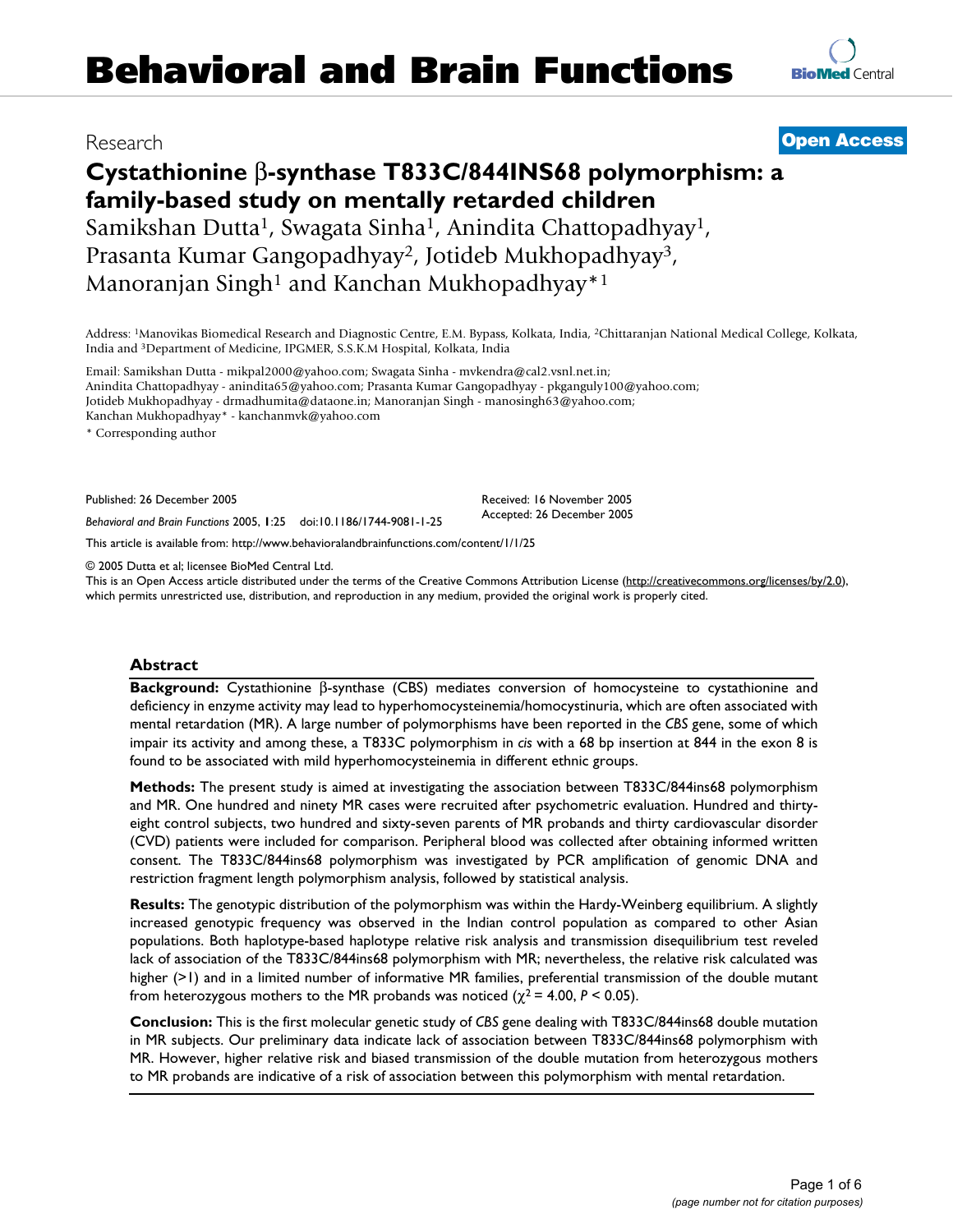### **Background**

Cystathionine β-synthase (CBS) catalyzes the condensation of serine and homocysteine to form cystathionine and abnormality in CBS activity is manifested in two major clinical conditions, viz. hyperhomocysteinemia and homocystinuria. Insufficiency in CBS activity may lead to hyperhomocysteinemia [1], which is considered to be an independent risk factor for arteriosclerosis [2]. In addition to that, since homocysteine is vasculotoxic as well as neurotoxic, hyperhomocysteinemia predisposes to cardiovascular disorder (CVD) and cognitive dysfunction [3,4]. On the other hand, gross deficiency in CBS activity is associated with homocystinuria, an inborn recessive metabolic disorder [4]. The major pathologic abnormalities associated with homocystinuria include thromboembolism, ectopia lentis, osteoporosis, mental retardation (MR) and other neurological and psychiatric abnormalities [4]. The neurological malfunctioning can be ascribed to the oxidation of excess homocysteine to homocysteic acid, which interacts with the N-methyl-D-aspartate receptor, causing excessive calcium influx and free radical production, thereby leading to neurotoxicity [5]. In addition, MR associated with B12 and folate deficiency could be attributed to the neurotoxic effects of homocysteine since B12 and folate act as co-factors in the homocysteine to methionine remethylation pathway.

The human *CBS* gene, located at 21q22.3 [6], is known to have a large number of mutations, the majority of which are missense in nature [7]. Three different nonsense mutants, as well as some insertion, deletion and splice variants have also been identified, some of which are polymorphic in nature. A transition mutation, T833C generating a BsrI restriction site [8,9] is known to segregate in *cis* with 844ins68 mutation in exon 8 [10] and is reported to be associated with premature occlusive arterial disease [11]. Ethnic heterogeneity of 844ins68 polymorphism is highly prevalent in African, European and North American populations [9,12,13].

Since the T833C/844ins68 double mutation was not detected by Franco et al. [13] and Pepe et al. [14] in their studies on some Asian populations (Japanese, Tharu, Chinese and Indonesian), this allele has been projected by Pepe et al. [14] as a reliable anthropogenetic marker for discriminating between two major human groups – Africans and Asians. Later on, the 844ins68 variant was observed in Han Chinese population with a very low frequency [15]; however, the T833C polymorphism was not studied. In India, study on T833C mutation revealed 4.76% and 9.99% heterozygotes in control and coronary heart disease patients respectively [16]. In the present study, we have looked into the frequency of the double mutant in control population. We have also investigated the occurrence of this double mutant in MR individuals



#### **Figure 1**

**Representation of double mutation in exon 8 of** *CBS*  **gene:** lane 1 = homozygous genotype without insertion, lane  $2$  = heterozygous genotype with 68 bp insertion, lane 3 = φX174 HaeIII digest showing bands at 310, 281, 234,194 and 118 respectively, lane 4 = BsrI digestion of heterozygous PCR product (of lane 2), showing complete digestion of the higher allele of 239 bp into 130 bp and 109 bp.

and a small subset of CVD patients, since hyperhomocysteinemia/homocystinuria is often associated with MR as well as CVD [4]. Familial transmission pattern of the double mutation was analyzed, by haplotype-based haplotype relative risk analysis (HHRR) and transmission disequilibrium test (TDT), using heterozygous parents only.

### **Methods**

#### *Study design*

Our study population consisted of 138 healthy control individuals, 30 CVD patients (average age 53.5 yrs) and 190 MR children (age range 6–8 yrs) along with their parents. The cardiologist (J.M) involved in the study helped in collection of samples from CVD patients. MR cases were selected from the Outpatient Department of Manovikas Kendra Rehabilitation and Research Institute, Kolkata and diagnosed by mental health professionals (child psychiatrist, child psychologist and neurologist) according to the DSM – IV [17] followed by an IQ assessment with Wechsler Intelligence Scale for Children [18]. Both patients and controls were from different parts of India and belonged to no particular ethnic group. Peripheral blood was collected in EDTA, after obtaining informed written consent from control individuals, CVD patients,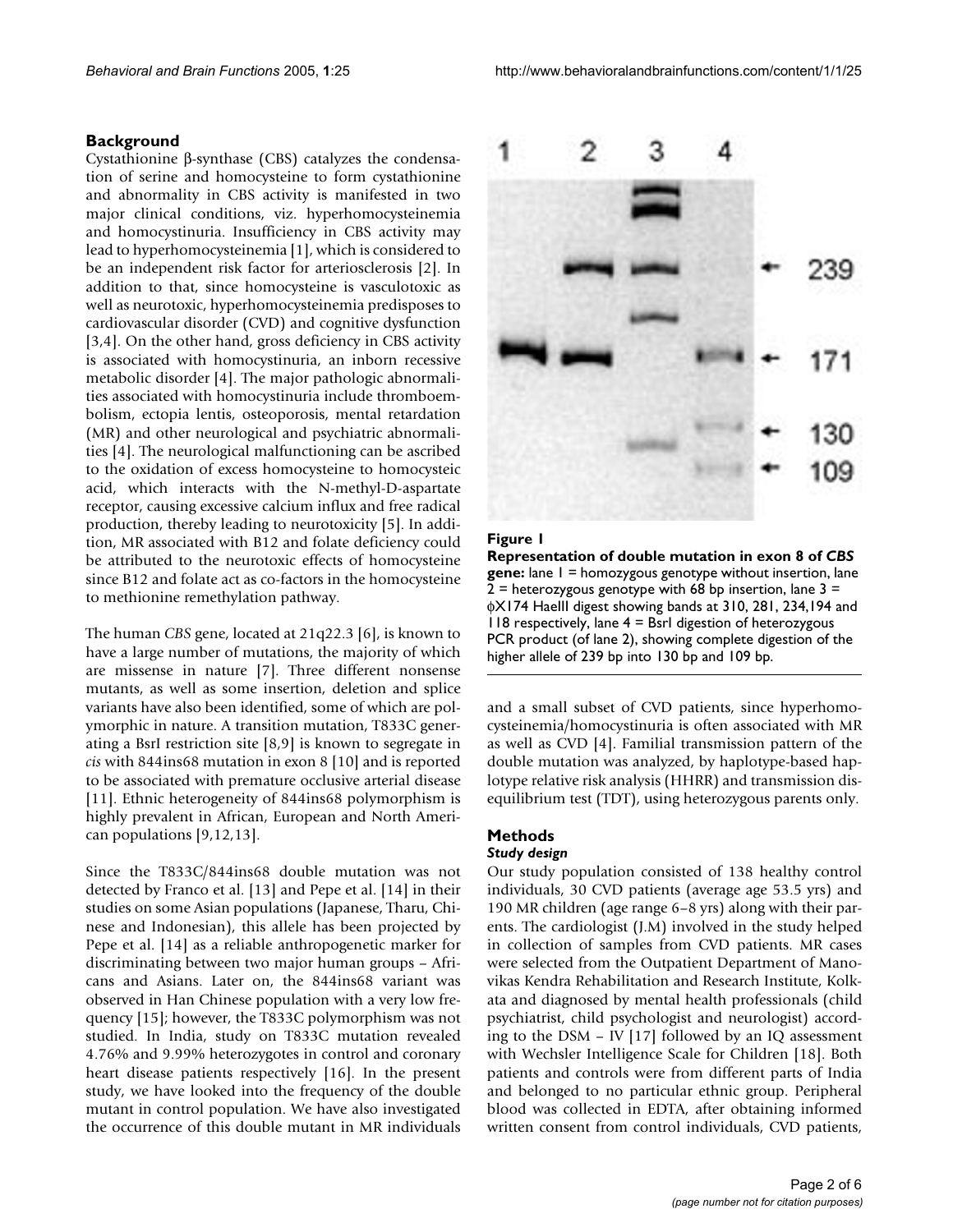| Population               | 2n  | Heterozygosity (%) | Reference              |  |
|--------------------------|-----|--------------------|------------------------|--|
| US (mixed)               | 144 | 11.7               | Tsai et al. [9]        |  |
| Dutch                    | 214 | 4                  | Kluijtmans et al. [22] |  |
| apanese                  | 80  | 0.00               | Franco et al. [13]     |  |
| Chinese                  | 26  | 0.00               | Pepe et al. [14]       |  |
| Indonesian               | 98  | 0.00               | Pepe et al. [14]       |  |
| Ethiopian                | 108 | 11.11              | Pepe et al. [14]       |  |
| Spanish                  | 54  | 25.9               | Pepe et al. [14]       |  |
| Sub-Saharan African      | 180 | 66.66              | Pepe et al. [14]       |  |
| German                   | 400 | 1.5                | Linnebank et al. [23]  |  |
| Chinese (Southern China) | 200 | 5                  | Zhang & Dai $[15]$     |  |
| Italian                  | 820 | 13.7               | Grossmann et al. [24]  |  |
| Chinese (Northern China) | 248 | 2.97               | Li et al. [25]         |  |
| Indian                   | 276 | 7.97               | Present study          |  |

**Table 1: Global variation of** *CBS* **844ins68 polymorphism in control individuals.**

2n = No. of chromosomes

and parents of MR probands. Genomic DNA was isolated by standard high salt precipitation method [19]. The Human Ethical Committee of the Institute approved the study protocol.

#### *PCR amplification*

The primer sequence to amplify the 844ins68 polymorphism in the exon 8 and flanking intron 7 of the *CBS* gene were: sense, 5'-GTTGTTAACGGCGGTATTGG-3', and antisense, 5'- GTTGTCTGCTCCGTCTGGTT-3'. PCR amplification was carried out using Perkin Elmer thermal cycler (Gene Amp  $#2400$ ) in a reaction volume of  $20 \mu L$  containing 75–100 ng of genomic DNA, 20 pmoles of each primer, 1.0 U Taq polymerase (Bangalore Genei, India), 200 µM dNTP mix, 0.001% gelatin and 10 mM Tris buffer (Bangalore Genei, India) with 50 mM KCl and 1.0 mM MgCl<sub>2</sub>. After an initial denaturation at  $95^{\circ}$ C for 3 min, amplification was performed at: 35 cycles of denaturation at 94°C for 45 sec, annealing at 58°C for 40 sec and extension at 72°C for 40 sec, followed by a final extension for 5 min at 72°C. PCR products were separated by 12% polyacrylamide gel electrophoresis at 200V for 3 hrs, stained with ethidium bromide and documented in a Gel Doc™ EQ (BIO-RAD). The wild type allele gave 171 bp fragment (A1), and insertion variant gave 239 bp fragment (A2) (Fig. 1).

# *Restriction fragment length polymorphism (RFLP) analysis*

BsrI digestion was carried out for all samples to detect T833C mutation [9]. PCR products (3 µL) were digested at  $65^{\circ}$ C for 3 hrs. in a final reaction volume of 25  $\mu$ L, containing 1 U of BsrI (New England Biolabs; NEB) and NEB Buffer 4. Since this point mutation occurs in *cis* with 844ins68, only the higher allele of 239 bp (A2) was cleaved by BsrI yielding two fragments of 130 bp and 109 bp respectively (Fig 1); wild type allele of 171 bp (A1), however, remained undigested.

#### *Statistical analysis*

Frequency of the T833C/844ins68 polymorphism in the control population and patients was calculated for the Hardy-Weinberg equilibrium. Haplotype-based haplotype relative risk (HHRR) analysis [20] as well as transmission disequilibrium test (TDT) [21] was used to ascertain association between MR and transmission of the double mutation. For TDT, trios with at least one parent having heterozygous genotype were selected.

#### **Results**

Distribution of 844ins68 heterozygote in various control populations studied worldwide is presented in Table I. It was reported earlier that this variant is absent in the Asian population [13,14]. Later studies involving larger sample size revealed the occurrence of 844ins68 variant in the Chinese population [15,25] with a very low frequency of

**Table 2: Distribution of** *CBS* **T833C/844ins68 polymorphism in different groups.**

| Groups              | No of chromosome | No of mutants | Mutant allele frequency $\pm$ SE |  |
|---------------------|------------------|---------------|----------------------------------|--|
| Control             | 276              |               | $0.0398 \pm 0.0117$              |  |
| <b>CVD Patients</b> | 60               |               | $0.0166 \pm 0.0166$              |  |
| MR probands         | 380              | 12            | $0.0316 \pm 0.0089$              |  |
| Parents of probands | 534              | 15            | $0.028 \pm 0.0071$               |  |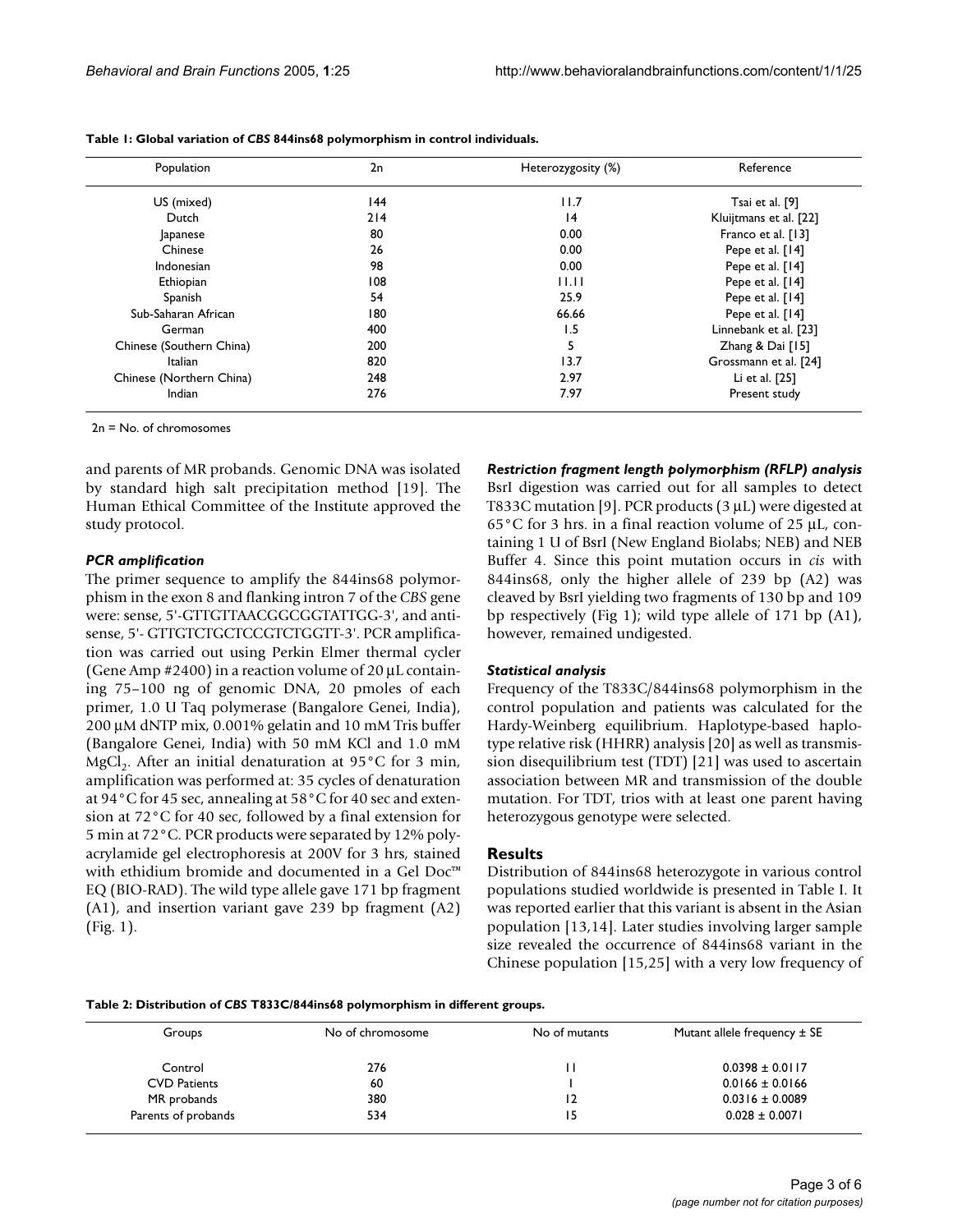| Allele | <b>Transmitted</b> | Non-transmitted | $\gamma$ | P value | Relative risk (RR) |
|--------|--------------------|-----------------|----------|---------|--------------------|
|        | 259                | 264             | 1.714    | 0.1905  | 1.346              |
|        | $\overline{10}$    |                 |          |         |                    |
|        |                    | o               | 1.00     | 0.3173  |                    |
|        |                    |                 |          |         |                    |
|        |                    |                 |          |         |                    |

|  | Table 3: HHRR and TDT Analysis for the CBS T833C/844ins68 polymorphism in nuclear families with MR probands. |  |
|--|--------------------------------------------------------------------------------------------------------------|--|
|  |                                                                                                              |  |

heterozygote as compared to the European and African subjects. We have analyzed the 844ins68 variant in association with the T833C mutation and our data showed a higher rate of occurrence of the double mutant in the Indian control population (7.97%) as compared to the Chinese population.

Frequency of the double mutant allele in different types of subjects is presented in Table II. Eleven out of 138 control individuals ( $n = 276$ ) appeared heterozygous for the mutation. On the contrary, only one person out of 30 CVD patients showed heterozygous genotype. In the MR group, 12 out of 190 MR probands showed presence of the polymorphism and no significant deviation in allele frequencies was noted in the MR probands and their parents (Table II).

HHRR analysis for the T833C/844ins68 polymorphism showed lack of significant association between MR and transmission of the double mutant ( $χ² = 1.714$ ,  $P =$ 0.1905) (Table III). TDT analysis also revealed lack of association between the T833C/844ins68 polymorphism and MR ( $\chi^2$  = 1.00, *P* = 0.3173) (Table III). However, transmission from the mother (Table IV), heterozygous for the alleles, revealed that the A2 allele was preferentially transmitted to the MR probands ( $\chi^2$  = 4.00, *P* = 0.0455), while no significant contribution of the paternal allele was noticed (data not presented).

# **Discussion**

The present finding of 11 out of 138 Indian control individuals with the T833C/844ins68 polymorphism reveal a higher percentage of heterozygotes (7.97%) as compared to the Chinese control population (Table I); but, this value is significantly lower than those quoted for SubSaharan population [14]. Two earlier independent studies on Japanese and other Asian populations failed to detect the mutated allele [13,14] and this led to the proposal that this unique double mutation could be used as a reliable anthropogenetic marker for differentiating Asians and Africans. However, the validity of the proposal is questioned by subsequent findings of the 844ins68 polymorphism in different Chinese populations [15,25] and T833C transition mutation in Indian population [16,26]. The present study clearly demonstrates that the T833C/ 844ins68 polymorphism may not be suitable as an anthropogenetic marker for differentiating Asians and Africans.

Among Indians, presence of T833C heterozygote has been reported in 1 out of 21 (4.76%) [16] and 3 out of 100 (3%) [26] control individuals. However, in both studies the association of 844ins68 mutation with the T833C transition mutation has not been mentioned, while in the present investigation we have observed invariable segregation of these two mutations in *cis*, which is consistent with earlier observations [10,13,14,22].

Hyperhomocysteinemia is hypothesized as an independent risk factor for CVD [22,27] and the 844ins68 variant was previously reported to be associated with premature occlusive arterial disease [11]. A recent article on Chinese congenital heart disease (CHD) patients have shown that the 844ins68 could be a risk factor for CHD, and the insertion especially in mothers could increase the risk in offspring [25]. On the other hand, the findings of Zhang and Dai [15] on adult Chinese patients have suggested that the 844ins68 could provide protection to vascular thromboembolic disease. The mutant allele frequencies among the Indian controls and the CVD patients are 0.0398 and

**Table 4: Transmission pattern of** *CBS* **T833C/844ins68 from mother to MR proband.**

|                                                 | Allele | Transmitted | Non-transmitted | $\chi^2$ | P value |
|-------------------------------------------------|--------|-------------|-----------------|----------|---------|
| HHRR analysis (all<br>mothers)                  |        | 176         | 180             | 2.0449   | 0.1527  |
|                                                 | h      | 6           |                 |          |         |
| HHRR analysis<br>(heterozygous<br>mothers only) |        |             | 6               | 4.00     | 0.0455  |
|                                                 |        | ь           |                 |          |         |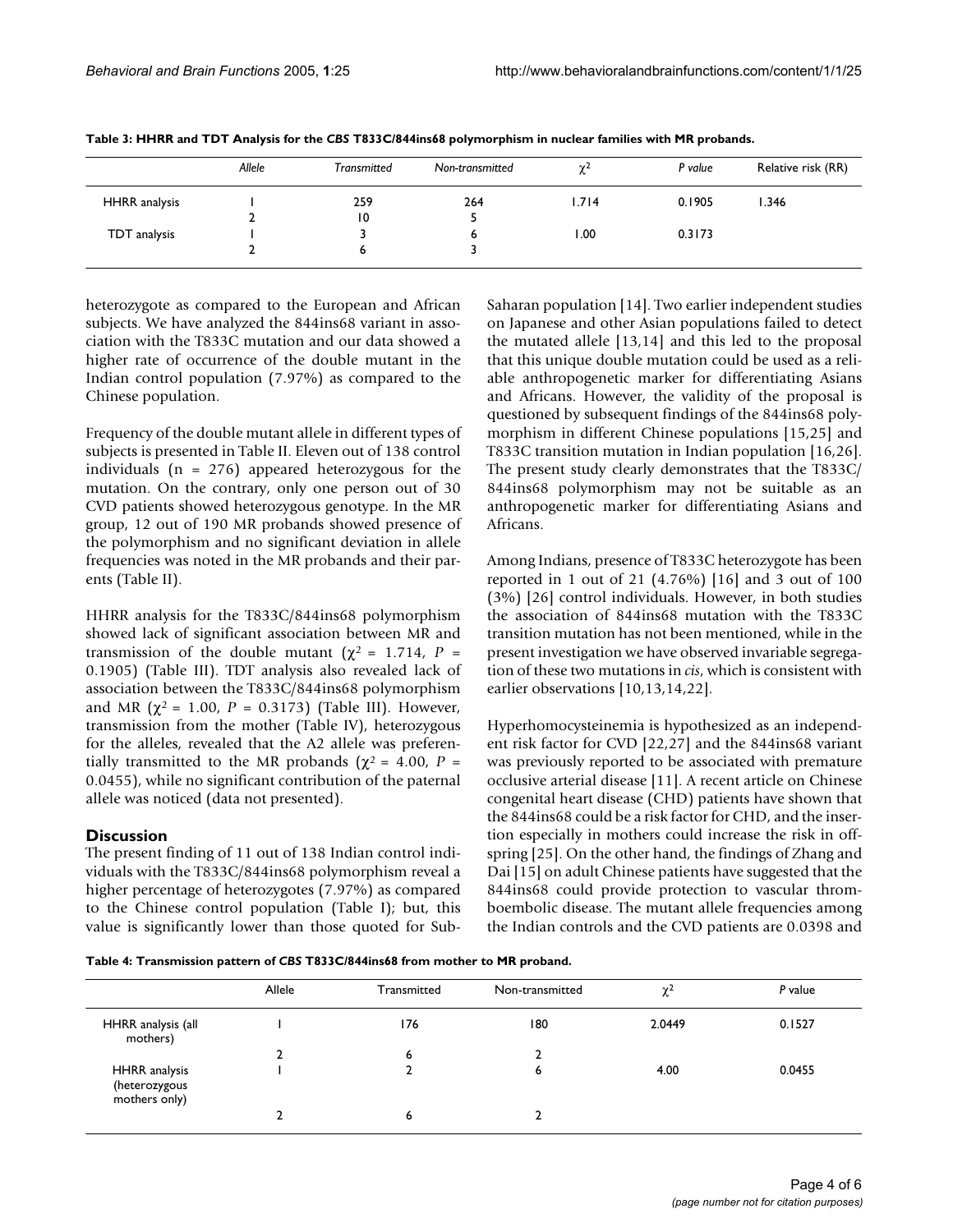0.0166 respectively (Table II) and no association was observed between T833C/844ins68 polymorphism and CVD. Heterozygous T833C/844ins68 alleles were observed at higher percentage in Indian CVD patients (3.33%) as compared to Chinese ischemic patients ( $\sim$ 1%). The lower value of 3.33% for CVD patients as compared to that of the control (7.97%) seems to support the idea of a possible protective role of the double mutation to vascular thromboembolic disease, as proposed by Zhang and Dai [15]; however, such a conclusion is not called for due to the relatively small CVD sample size in the present study.

While the T833C mutation results in Ile278Thr change in the mutant protein, in the case of T833C/844ins68, the 68 bp insertion results in an alternative splice site generating mostly wild type mRNA with traces of another transcript, detectable only in the nucleus [9,12]. This accounts for the rescue of the transition mutation at 278 in the case of the double mutant [9,10]. However, these observations cannot account for the conflicting reports on the association between cardiovascular disease in different ethnic populations and the mutant allele [28,29]. Case control studies showed that this double mutation might be a neutral polymorphism in the *CBS* gene and splicing of the intron 7 eliminates the mutant allele carrying the T833C [22]. On the other hand, in Northern Europe, the T833C mutation is common in patients presenting clinically with homocystinuria and is associated with a B6-responsive phenotype [22,28].

The *CBS* T833C/844ins68 polymorphism has been reported in homozygous condition, with a very low frequency, from American black artheroslerosis patients [9]. We have failed to observe any subject homozygous for the mutation in our study group, which possibly points towards the deleterious effect of this mutation in homozygous condition.

The present finding of preferential transmission of T833C/844ins68 polymorphism to the MR proband from the heterozygous mother is the first evidence of any association of *CBS* gene with MR, although the association of hyperhomocysteinemia/homocystinuria with psychiatric manifestations including MR is well established [3,4,30]. Among different markers for cobalamine/folate status, plasma homocysteine showed the best association with aging related neuropsychiatric dysfunction [31] and an earlier investigation revealed that the CBS 844ins68 allele frequency was lower in children with high IQ as compared to those with average IQ [32]. In the present investigation, though the HHRR and TDT analysis failed to show any significant transmission of the mutant allele to the MR probands ( $\chi^2$  = 1.714 and 1.00 respectively), the relative risk (RR = 1.346) calculated showed a risk of MR associated with transmission of the mutant allele. The preferential transmission of T833C/844ins68 polymorphism from the heterozygous mother to the MR proband  $(\chi^2 = 4.00, P = 0.0455)$  also supports the above possibility.

# **Conclusion**

This is the first report on *CBS* T833C/844ins68 polymorphism in association with MR and to the best of our knowledge, this is also the first information on the occurrence of the *CBS* double mutation in the Indian population. Our preliminary data indicate lack of significant association between T833C/844ins68 polymorphism with MR; however, the relative risk calculated and the preferential transmission of the double mutation from informative mothers to MR probands do suggest a risk of association of this polymorphism with MR and warrants further investigation.

# **List of Abbreviations used**

MR (Mental retardation), CBS (Cystathionine β-synthase), CVD (cardiovascular disorder), HHRR (haplotypebased haplotype relative risk), TDT (transmission disequilibrium test), CHD (congenital heart disease).

# **Competing interests**

The author(s) declare that they have no competing interests.

# **Contributors**

SD (JRF, DBT Grant) was responsible for acquisition of data and analysis and drafting the article. SS performed psychometric analysis and clinical diagnosis, intellectual contribution. AC helped in psychological evaluation and IQ determination. PKG was responsible for neurological investigations and intellectual contribution. JG diagnosed the CVD cases. MS revised the manuscript critically. KM was responsible for concept and study design, interpretation of data and revising the article critically. Final manuscript was approved by all authors.

### **Acknowledgements**

Authors are thankful to the families who have participated in the study. This work was partly sponsored by a grant from the Department of Biotechnology, Government of India; Grant No. BT/PR4269/SPD/11/478/2003.

### **References**

- 1. Clarke R, Daly L, Robinson K, Naughten E, Cahalane S, Fowler B, Graham I: **Homocysteinemia: A risk factor for vascular disease.** *N Eng J Med* 1991, **325:**967.
- 2. Boushey CJ, Beresford SAA, Omenn GS, Motulsky AG: **A quantitative assessment of plasma homocysteine as a risk factor for vascular disease. Probable benefits of increasing folic acid intakes.** *J Am Med Assoc* 1995, **274:**1049-57.
- 3. Carson NA, Neill DW: **[Metabolic abnormalities detected in a](http://www.ncbi.nlm.nih.gov/entrez/query.fcgi?cmd=Retrieve&db=PubMed&dopt=Abstract&list_uids=14018926) [survey of mentally backward individuals in North Ireland.](http://www.ncbi.nlm.nih.gov/entrez/query.fcgi?cmd=Retrieve&db=PubMed&dopt=Abstract&list_uids=14018926)** *Arch Dis Child* 1962, **37:**505-13.
- 4. Mudd SH, Levy HL, Kraus JP: **From Disorders of transulfuration.** In *The metabolic and molecular bases of inherited disease* 8th edition.